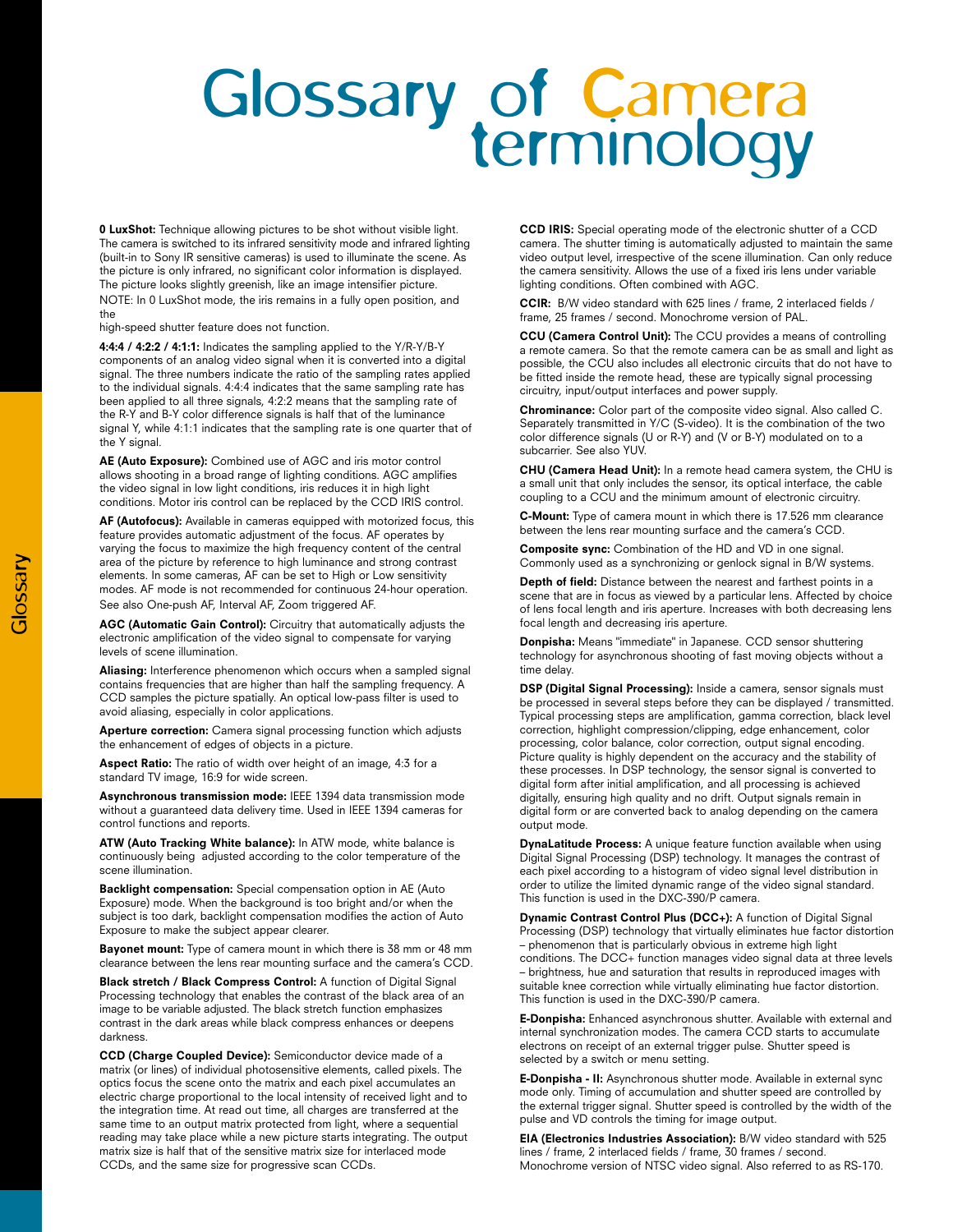**Electronic shutter:** CCD camera operating mode where the integration time can be shortened without any mechanical device. Used for blur reduction when capturing fast moving objects, and for camera sensitivity reduction in high levels of scene illumination.

**Exwave HAD technology:** Technology with a nearly gapless OCL (On-chip-lens) located over each pixel of the CCD resulting in more than twice the sensitivity and 1/50 the smear compared to Hyper HAD technology.

**F Stop, F Number:** Calibrated measure of lens iris aperture. Common F stops are F1.4, F2, F2.8, F4, F5.6, F8, F11, F16, F22. The higher the number, the smaller the iris aperture and the less light falling on the imager.

Field: Half of a TV picture consisting of only the odd or only the even lines. NTSC/EIA features 60 fields of 262.5 lines / second. PAL/CCIR features 50 fields of 312.5 lines / second. Odd / even field pairs recombine on screen as frames due to picture tube and human eye memory.

**Field / frame integration:** Two different pixel readout techniques in CCDs designed for interlaced output. Refers to the total integration time, field duration (16.6 ms NTSC/EIA or 20 ms PAL/CCIR) or frame duration (33.3 ms NTSC/EIA or 40 ms PAL/CCIR). Both modes give the same sensitivity.

In field integration, pixels of two adjacent lines are read out together as one. The full CCD is read every field, achieving higher picture refresh rate but lower vertical resolution. Mostly used in current applications to achieve optimum capture of movement. Adjacent lines are combined differently for odd  $(1+2, 3+4, ...)$  and even field  $(2+3, 4+5, ...)$  outputs. In frame integration, pixels are read out separately. The complete CCD is read after two fields. Full vertical resolution is achieved. Progressive scan CCDs operate only in frame integration.

**Focal length:** Distance between the optical center of a lens and the image focal point. Fixes the magnification and the angle of view of a lens. Vari-focal and zoom lenses have a variable focal length.

**Frame:** One complete TV picture consisting of two sequential interlaced scanned fields. NTSC/EIA has 30 frames of 525 lines per second. PAL/CCIR has 25 frames of 625 lines per second.

**Gain:** The electronic amplification factor of a signal.

**Gamma:** Correction law introduced in the camera output signal to compensate for the non-linearity of the CRT (Cathode Ray Tube) in video monitors. A typical gamma value is 0.45, which results in the brightness component of the CRT picture appearing to be linear.

**Genlock:** Circuitry that synchronizes one video signal to another video signal. There are three types of genlock: V-lock, HV-lock and full color.

- V-lock is useful when simply switching from one B/W color source to another
- HV-lock is used for full synchronization of B/W cameras, and requires a HD + VD input, composite sync input or composite VS video signal input. In the case of color cameras, this type of synchronization can be used when cutting between pictures, but not for mixing between them.
- Full color genlock is used when pictures have to be mixed without color degradation. It needs VBS composite video input.

**HAC:** Host Adapter Card.

**HAD (Hole Accumulated Diode):** CCD technology with improved performance in spectral response, vertical smear and sensitivity. The HAD sensor also introduced a higher pixel count and electronic shuttering capability.

**HD (Horizontal Drive):** Signal used to synchronize the line scan rate of the camera to an external source. Mostly used in B/W applications together with VD.

**High rate scanning:** Capability of a camera to output less than its maximum number of horizontal lines, but at a higher rate. Unlike partial scanning, the lines output in high rate scanning are symmetrical about the optical sensor center. This means that there is normally no need to re-aim the camera when changing from normal to high rate scanning.

**Horizontal Resolution:** Number of equally spaced vertical black-to-white or white-to-black transitions that the camera is able to reproduce, divided by the aspect ratio (usually 4:3) to make a comparison between horizontal and vertical resolution easier. Usually expressed as TV lines per picture height. Indicates the amount of horizontal details that can be perceived. Horizontal resolution is limited by the number of pixels in one line and by the type of color filter used, if any.

**Hyper HAD:** A derivative of the HAD sensor that incorporates microscopic lenses mounted over each sensing pixel. Hyper HAD sensors have no perceptible smear and are nearly twice as sensitive as HAD sensors.

**ICR (IR Cut Removable):** This function is useful in low light environments. With the IR cut filter removed, the sensitivity of the camera to IR illumination is increased.

**IEEE 1394:** A digital networked serial interface for high-speed data transmission. Available speeds are 200 and 400 Mb/s, and 800 Mb/s speed is planned in the near future. IEEE 1394 is an ideal interface between a computer and audio/video products because of its ability to transfer a real-time data stream at low cost, with high reliability and ease of use.

**Interlaced scanning:** Scanning method in which half of the lines are scanned in one field (odd-numbered lines), and the other half are scanned in the next field (even-numbered lines). Thus adjacent lines of a complete picture (one frame) belong to successive fields. Interlaced scanning doubles the screen refresh rate as seen by the viewer and reduces flicker. At screen refresh rates significantly higher than the 25/30 frames/second used in TV systems, interlaced scanning may not be necessary.

**Interval AF:** AF (Auto Focus) mode is periodically switched ON, then OFF (fixed focus). The duration of the on and off intervals is separately adjustable.

**IT (Interline Transfer):** In IT CCD technology, the charges on exposed pixels are transferred to light-shielded vertical readout zones embedded in the sensitive area. IT devices are simpler to manufacture and are therefore less costly than FT or FIT devices. Mostly used in industrial and consumer cameras.

**Iris:** An adjustable sized aperture in a camera lens that controls the amount of light reaching the imager. Compensates for changing lighting conditions. Iris control may be either manual or automatic, depending on the application and the type of camera. When iris is fixed, a variable electronic shutter can be used instead (CCD Iris).

**Isochronous transmission mode:** IEEE 1394 data transmission mode featuring guaranteed transmission timing and bandwidth. Appropriate for just-in-time transmission of video and audio and computer data.

**Long-term integration:** Special camera mode similar to the 'B' setting of a photographic camera shutter. The CCD integrates over a long (userdefined) period, providing very high sensitivity. Object must be stationary, external camera control and a frame memory are needed.

**Luminance:** The part of a composite video signal that expresses brightness. Also called Y. Separately transmitted in Y/C (S-video).

**Lux (lux):** The SI measurement of light intensity taken at the surface which the light source is illuminating. The measure of the total lumens falling upon a unit of area. 1 lumen per square meter. One Foot-candle equals 10.76 lux.

**Minimum illumination:** Minimum light level needed to achieve a 50% or 100% video output level when the camera is at maximum gain and the lens iris fully open. Can be computed from the nominal sensitivity, lens characteristics and maximum gain.

**MOD (Minimum Object Distance):** A lens parameter that defines the minimum distance from a camera lens to the point where an object can still be in focus.

**MD (Motion Detector):** Camera feature where a reference field is compared with current fields. If a difference is detected, the camera outputs a pulse. An ideal feature for security application.

**MTF (Modulation Transfer Function):** Defines the resolution capability of a lens. Most lenses exhibit their best MTF when operated in the middle of their iris aperture range.

**ND Filter (Neutral Density Filter):** A grey filter added in front of a lens to reduce the amount of incoming light into the camera lens. It has no influence on color.

**NF Mount:** Type of camera mount in which there is 12 mm clearance between the lens rear mounting surface and the camera's CCD.

**NTSC (National Television System Committee):** Color video standard, used mainly in the United States and Japan. NTSC uses 525 scanning lines per picture, 30 pictures (frames) per second, each frame is made up of two sequential fields containing respectively the even and the odd lines (interlace).

**One-push AF (One-push Auto Focus):** Focus hold mode that can be automatically readjusted as required by the user (One-push AF Trigger) assuming that the required subject is within the focusing limits of the camera lens.